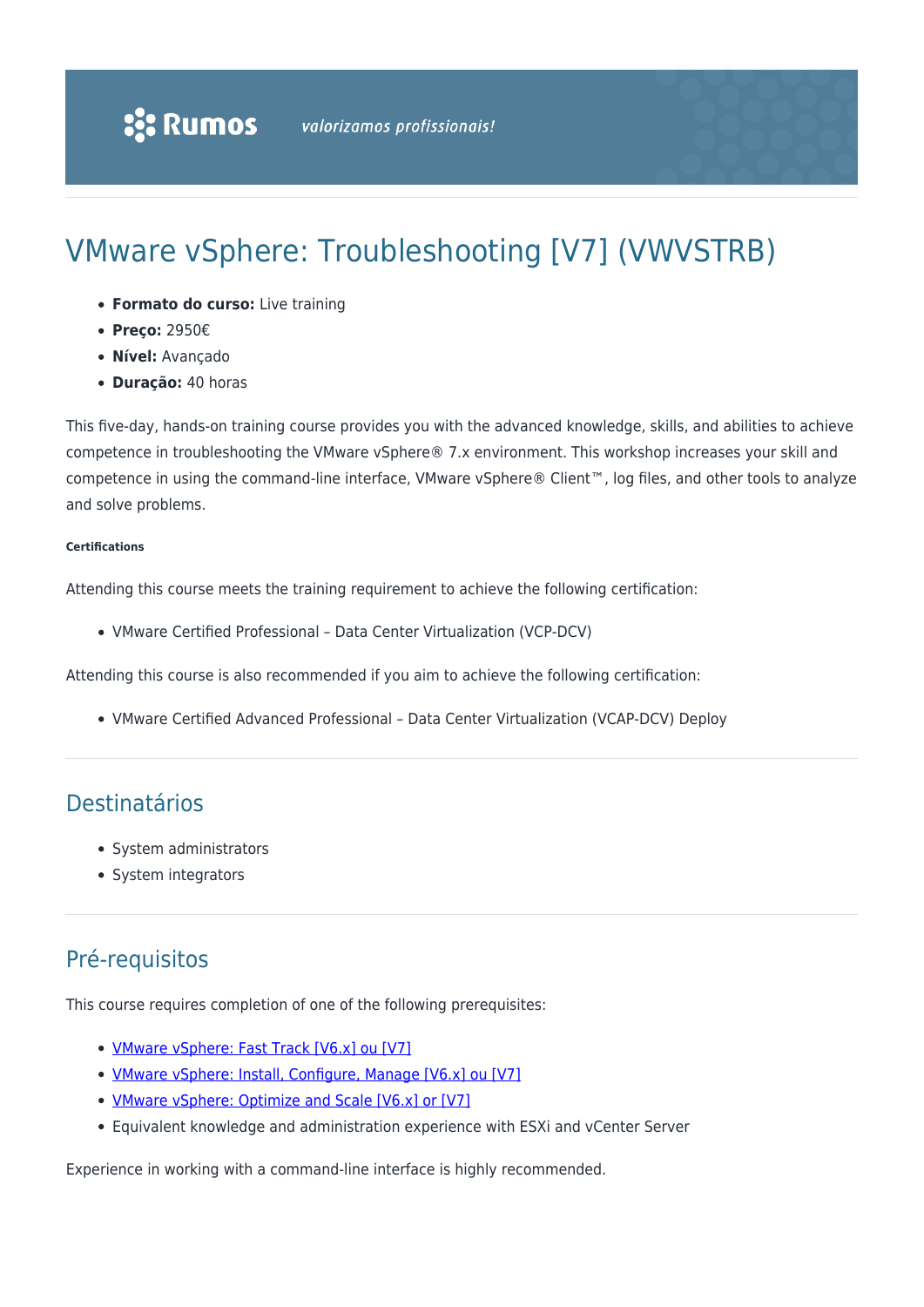# **Objectivos**

By the end of the course, you should be able to meet the following objectives:

- Introduce troubleshooting principles and procedures
- Use command-line interfaces, log files, and the vSphere Client to diagnose and resolve problems in the vSphere environment
- Explain the purpose of key vSphere log files
- Identify networking problems based on reported symptoms, validate, and troubleshoot the reported problem, identify the root cause, and implement the appropriate resolution
- Analyze storage failure scenarios using a logical troubleshooting methodology, identify the root cause, and apply the appropriate resolution to resolve the problem
- Troubleshoot vSphere cluster failure scenarios and analyze possible causes
- Diagnose common VMware vSphere® High Availability problems and provide solutions
- Identify and validate VMware ESXi™ host and VMware vCenter Server® problems, analyze failure scenarios, and select the correct resolution
- Troubleshoot virtual machine problems, including migration problems, snapshot problems, and connection problems
- Troubleshoot performance problems with vSphere components

### Programa

#### **Course Introduction**

- Introductions and course logistics
- Course objectives

#### **Introduction to Troubleshooting**

- Define the scope of troubleshooting
- Use a structured approach to solve configuration and operational problems
- Apply a troubleshooting methodology to logically diagnose faults and improve troubleshooting efficiency

#### **Troubleshooting Tools**

- Use command-line tools (such as ESXCLI) to identify and troubleshoot vSphere problems
- Identify important vSphere log files and interpret the log file contents

#### **Troubleshooting Virtual Networking**

- Analyze and resolve standard switch and distributed switch problems
- Analyze virtual machine connectivity problems and fix them
- Examine common management network connectivity problems and restore configurations

#### **Troubleshooting Storage**